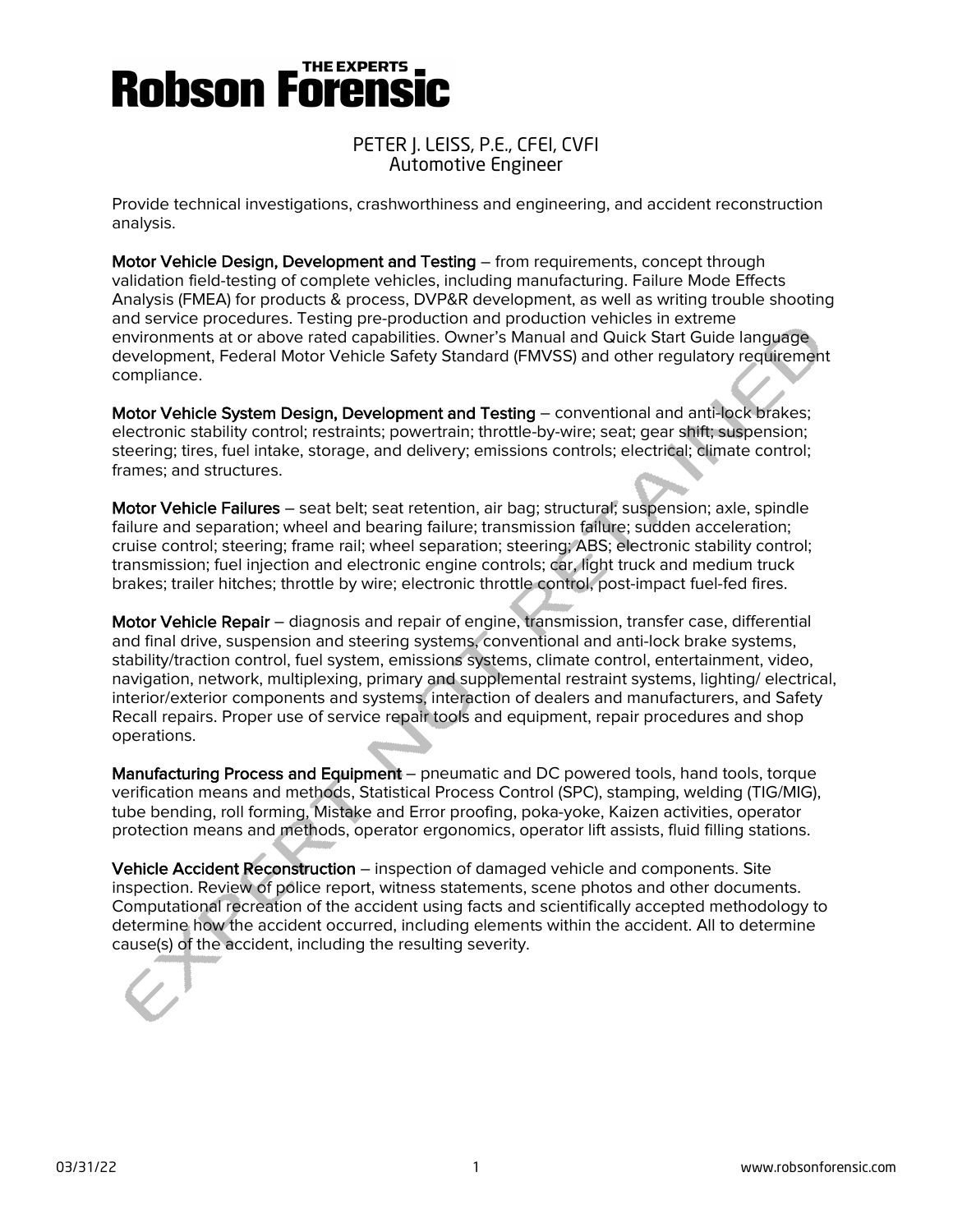

### PETER J. LEISS, P.E., CFEI, CVFI Automotive Engineer

#### PROFESSIONAL EXPERIENCE

#### 2007 to Robson Forensic, Inc.

present Associate

Provide technical investigations, analysis, reports, and testimony toward the resolution of commercial and personal injury litigation involving vehicle collisions, vehicle crashworthiness and engineering issues, mechanical defects and malfunctions, and vehicle repair issues for passenger cars, light trucks, SUVs and medium trucks.

#### 2011 to Crashworthiness LLC

2013 Principal

Provide technical investigations, analysis, reports, and testimony toward the resolution of commercial and personal injury litigation involving vehicle collisions, vehicle crashworthiness and engineering issues, mechanical defects and malfunctions, and vehicle repair issues for passenger cars, light trucks, SUVs and medium trucks.

#### 1999 to Chrysler, LLC

2007 Plant Vehicle Engineer, Newark, DE 2006-2007

Deployed to the Newark Assembly Plant to determine root cause of production issues and implement corrective measures with chassis, powertrain, and interior parts and/or assembly processes and machines. Audited process and machine capability. Performed daily drive audits on new vehicles to confirm fit/form/function expectations. Liaison between the assembly plant and engineering in Detroit. Perform trials on new parts. Determined cause of warranty claims; pursue corrective actions. Assisted in prototype vehicle builds and diagnose and document build and functional issues.

#### Vehicle Development Engineer, Detroit, MI 2001-2006

Truck Vehicle Development and Synthesis Group. Responsible for current and future model year Dodge Durango Chrysler Aspen Interior/Chassis. Developed and performed vehicle tests to validate new hardware. Acquired suspension load data and performed suspension integrity testing to ensure design met functional objectives. Planned and executed development/validation trips for new product in severe climates and usage environments.

Trailer towing at maximum weight over Eisenhower Pass, Colorado and in Baker and Death Valley, California. Acted as the "Voice of the Customer" during the development process. Diagnosed and documented build and functional issues throughout the development process. Reviewed and corrected draft Owner's Manuals for new models and features. Performed root-cause analysis on vehicle system and

durability issues and provided feedback to design groups. Prepared vehicles for display at Auto Shows and for dynamic review by Senior Management and Journalists.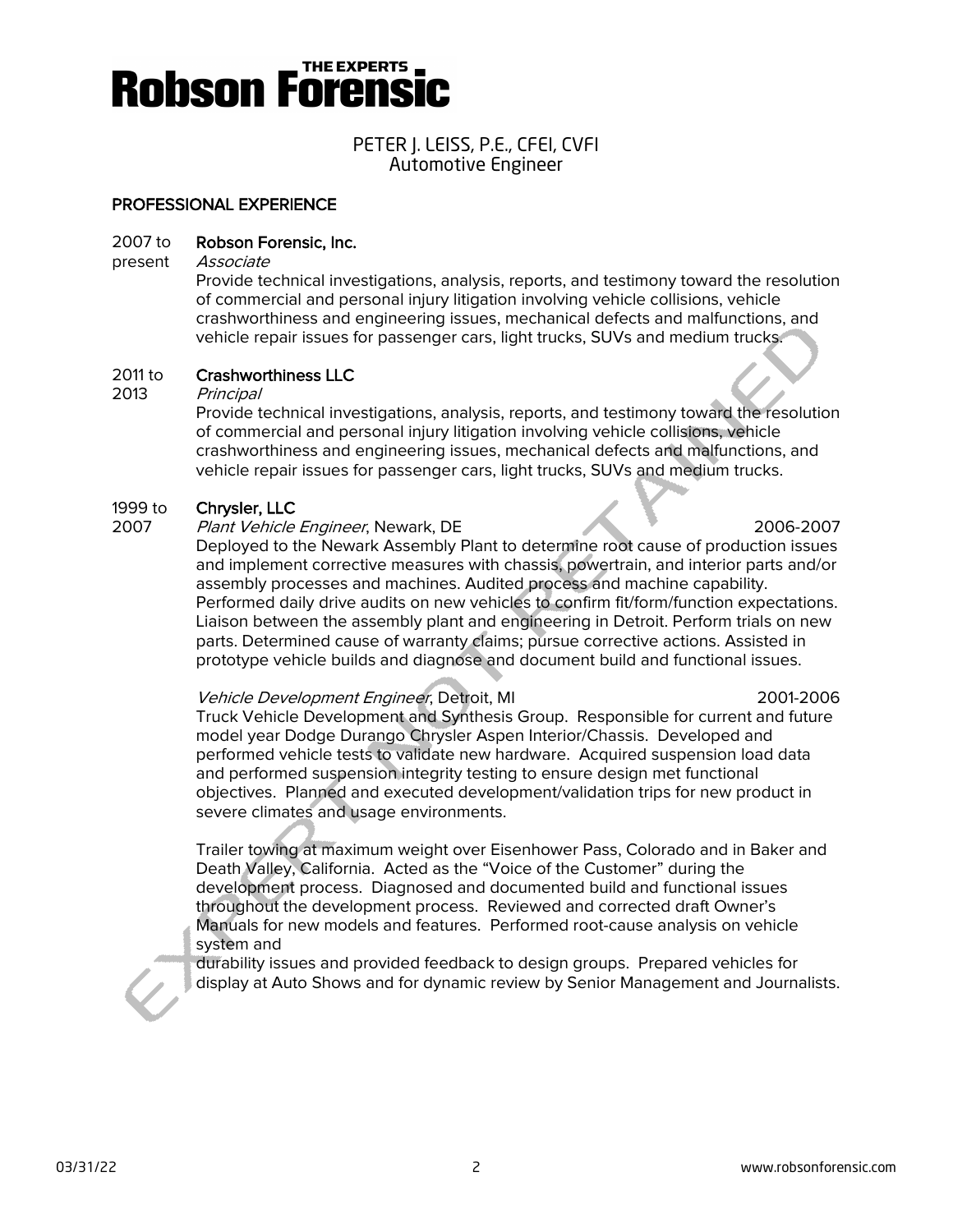# PETER J. LEISS, P.E., CFEI, CVFI Automotive Engineer

Part of team assigned to implement Electronic Stability Program (ESP) to current model Dodge Durango as a mid-life-cycle product enhancement. Activities included:

- Benchmarking competitive vehicles to establish system performance targets
- Participated in development rides at internal, external, and supplier testing facilities to gauge progress on tuning in various environments
- Guided tuning with feedback from the development rides and Senior Management reviews
- Updated structural durability vehicles with latest hardware/software

Led project to modify a current product for use in a high speed pursuit environment. Worked with design groups to support prototype properties being built and tested. Modified the vehicle's handling and braking characteristics to meet targeted functional objectives. Scheduled internal testing at off-site facilities and external testing with potential customers for feedback and acceptance levels.

Involved in the development and tuning of:

- Impact Energy Management
- FMVSS Compliance
- Occupant Safety Systems
- Thermal Protection
- Brake Pedal Feel
- Anti-Lock Brake System tuning
- Electronic Stability Program tuning
- Suspension dampening
- Stabilizer bar design and application
- Tire analysis, performance, and selection
- Interior component design, fit, and finish
- Fuel gauge accuracy
- Trip computer readings
- Seat comfort
- Anti-Noise, Vibration, and Harshness (NVH) measures

# Product Engineer, Detroit, MI 2001-2002

Truck Chassis Design Engineering. Responsible for Dodge Durango Exhaust System design and engineering, including tonal quality tuning, thermal management, and emissions control devices. Addressed quality and reliability issues in current production parts. Designed and released future model parts, supported prototype vehicle builds, and planned and executed trips to test functionality in extreme climates. Managed cost reduction activity for all truck product exhaust system components.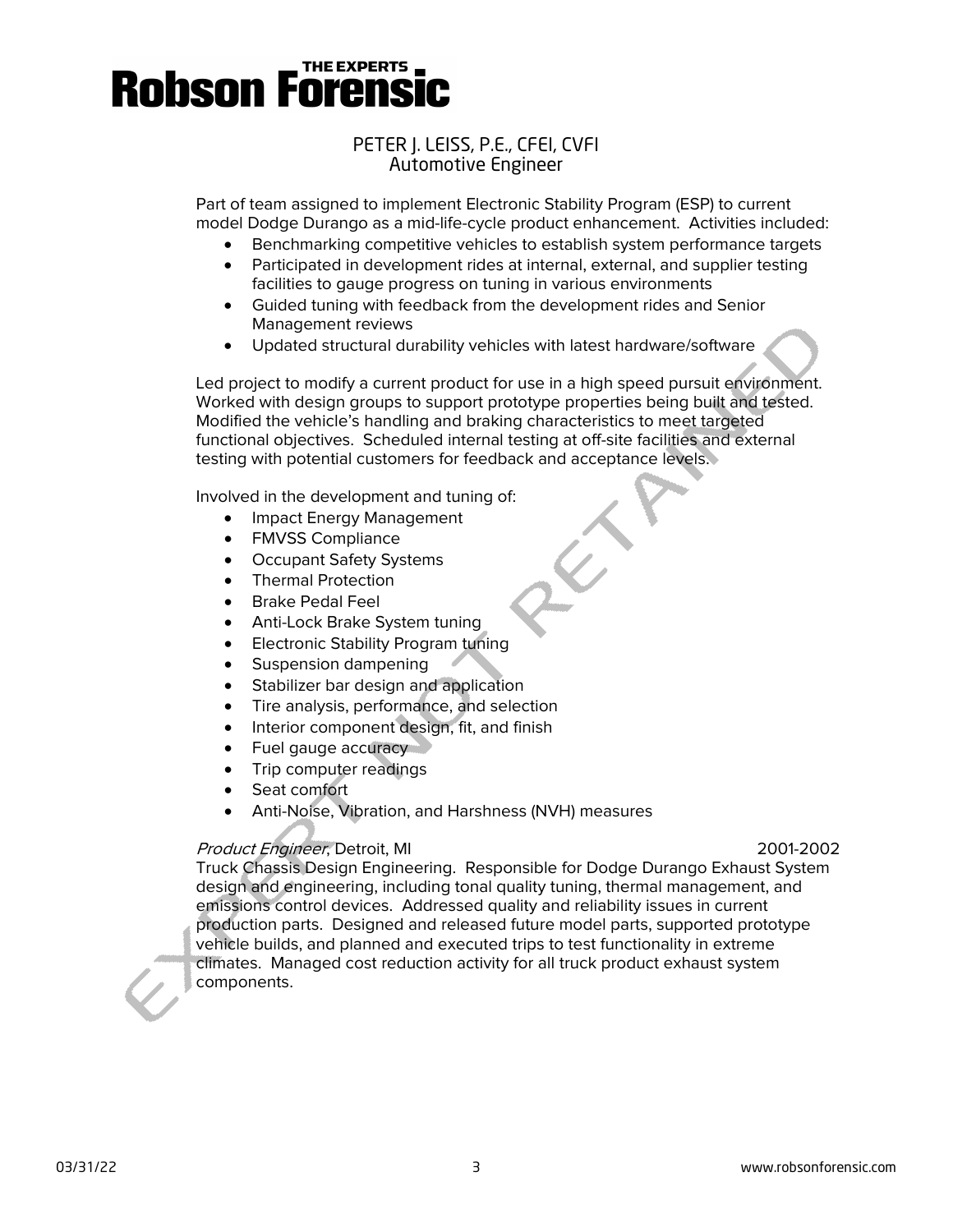## PETER J. LEISS, P.E., CFEI, CVFI Automotive Engineer

#### Product Engineer, Detroit, MI 1999-2001

Truck Chassis Design Engineering. Responsible for Dodge Ram Diesel Fuel System design and engineering including fuel tank design, filler tube, fuel supply and return lines, thermal management, and impact energy management. Ensured fuel system met FMVSS 301, Fuel System Integrity, to prevent post-impact fuel-fed fires. Addressed quality and reliability issues in current production parts. Designed and released future model parts, supported prototype builds, and planned and executed trips to test functionality in extreme climates. Managed cost reduction activity for current model parts.

#### 1999 General Motors Corporation, Pontiac, MI

Test Support Engineer

Truck Simulated Durability Test Group. Responsible for proving structural durability of new program vehicles with testing conducted on computer controlled, hydraulic actuated test equipment. Tracked test progress and failed hardware on vehicles undergoing simulated structural durability testing. Worked with design engineers to develop solutions to repetitive failures.

### PROFESSIONAL CREDENTIALS

Professional Engineer: NCEES, Alabama, Arizona, Arkansas, California, Colorado, Connecticut, Florida, Illinois, Indiana, Kentucky, Louisiana, Maryland, Michigan, Nevada, New Mexico, New York, North Carolina, Ohio, Oklahoma, Oregon, Pennsylvania, South Carolina, Texas, Virginia, Washington, West Virginia Greenbelt Certification, 2007

Shainin Red X Apprentice, 2007

Certified Inspection Mechanic, Class 1 (passenger car / light truck): Commonwealth of Pennsylvania

Certified Fire and Explosion Investigator (CFEI) Certified Vehicle Fire Investigator (CVFI)

### **EDUCATION**

B.S., Mechanical Engineering, Lawrence Technological University, Southfield, MI, 1999

#### Continuing Education

Traffic Crash Reconstruction – 3, Northwestern University Center for Public Safety, 2016 Vehicle Fire, Arson, & Explosion Investigation Science & Technology Seminar NAFI, 2015 Advanced Fire & Explosion Investigation, NAFI, July 2015 Traffic Crash Reconstruction - 2, Northwestern University Center for Public Safety, 2015 Vehicle Dynamics for Passenger Cars and Light Duty Trucks, SAE 2013 Engine Failure Investigation and Analysis, SAE 2013 Side Impact Occupant Safety and CAE, SAE 2012 Applied Vehicle Dynamics, SAE 2011 Fundamentals of Motor Vehicle Fire Investigation, SAE 2009 Vehicle Accident Reconstruction, SAE, 2008 Process FMEA, DaimlerChrysler, 2007 Design FMEA for Systems and Components, DaimlerChrysler, 2007 Process Capability, DaimlerChrysler, 2007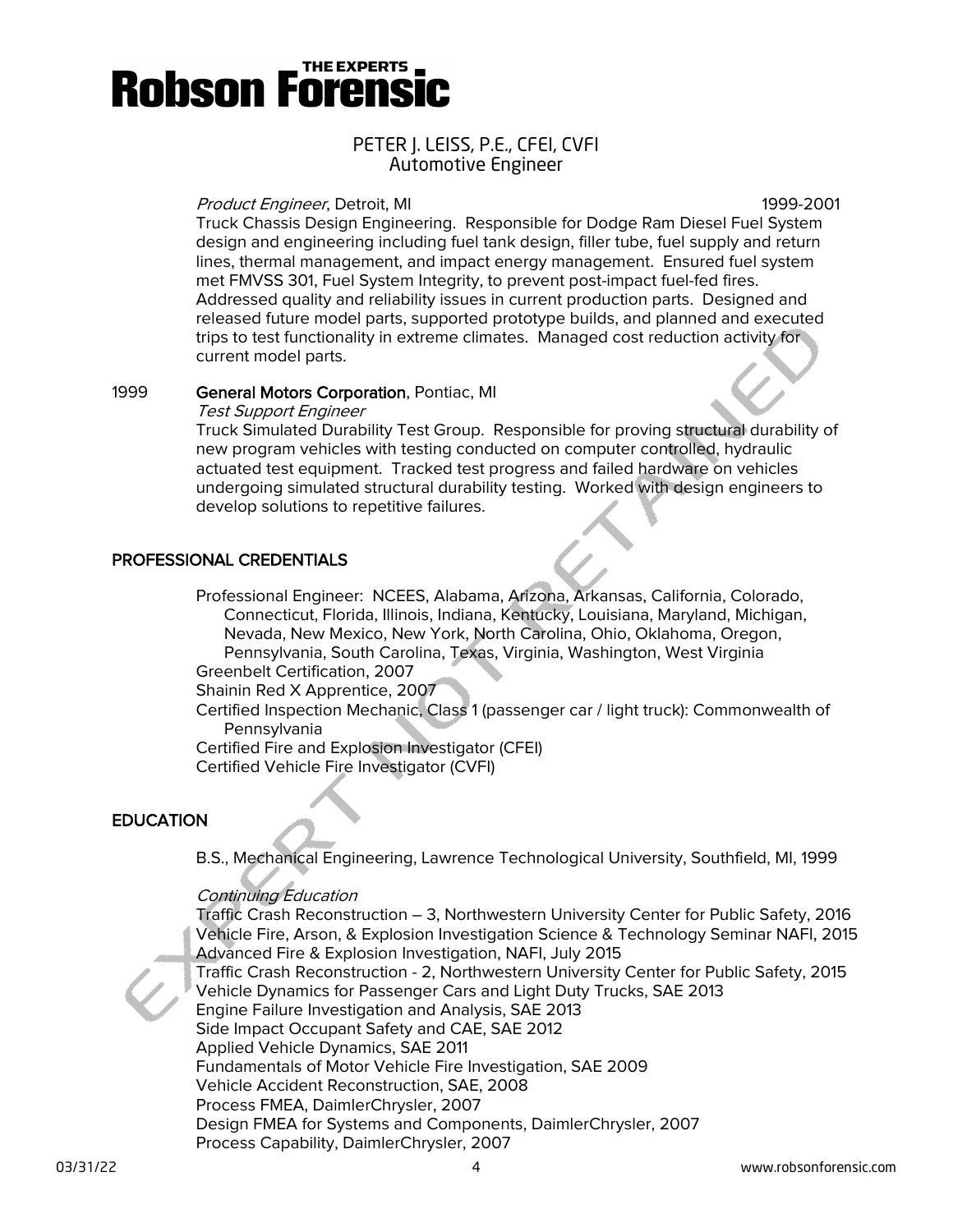# PETER J. LEISS, P.E., CFEI, CVFI Automotive Engineer

Critical Thinking for Leaders, Business Processes Inc., 2006 Problem Solving for Manufacturing, Shainin, LLC, 2006 Statistical Process Control Application & Management, DaimlerChrysler, 2006 Design FMEA, DaimlerChrysler, 2006 Error/Mistake Proofing Techniques, DaimlerChrysler, 2006 Hybrid Vehicle Electrical Awareness, DaimlerChrysler, 2005 Brake Actuation, DaimlerChrysler, 2004 Vehicle Synthesis Awareness, DaimlerChrysler, 2003 Reliability Engineering in Product Design and Development, DaimlerChrysler, 2003 Suspension Geometry and Design, DaimlerChrysler, 2001

# PROFESSIONAL MEMBERSHIPS and AFFILIATIONS

Society of Automotive Engineers (SAE) Fire Safety Committee Member, 2016-Current EvolutionMSport NASA American Iron Mustang, road race crew American Society of Mechanical Engineers (ASME) National Association of Fire Investigators, International

# **PATENTS**

Vehicle Fuel Tank for Improved Crashworthiness, U.S. Patent #10000328 Vehicle Fuel Tank System for Improved Crashworthiness, U.S. Patent #9809113, Published November 7, 2017

# INVITED SPEAKER/PRESENTATIONS

ADAS and the Autonomous Vehicle - National Highway Traffic and Safety Administration - Office of Defects Investigation, May 2021

Forensic Crash Course - National Highway Traffic and Safety Administration - Office of Defects Investigation, April 2021

J.R. Williams, C.A. O'Donel, P.J. Leiss. "Influence of Design Characteristics of Rear-Facing Child Restraint Systems on Occupant Kinematics of 6-Month-Old ATD During Rear-End Collisions," International Mechanical Engineering Congress and Exposition of the American Society of Mechanical Engineers – in press, 2017